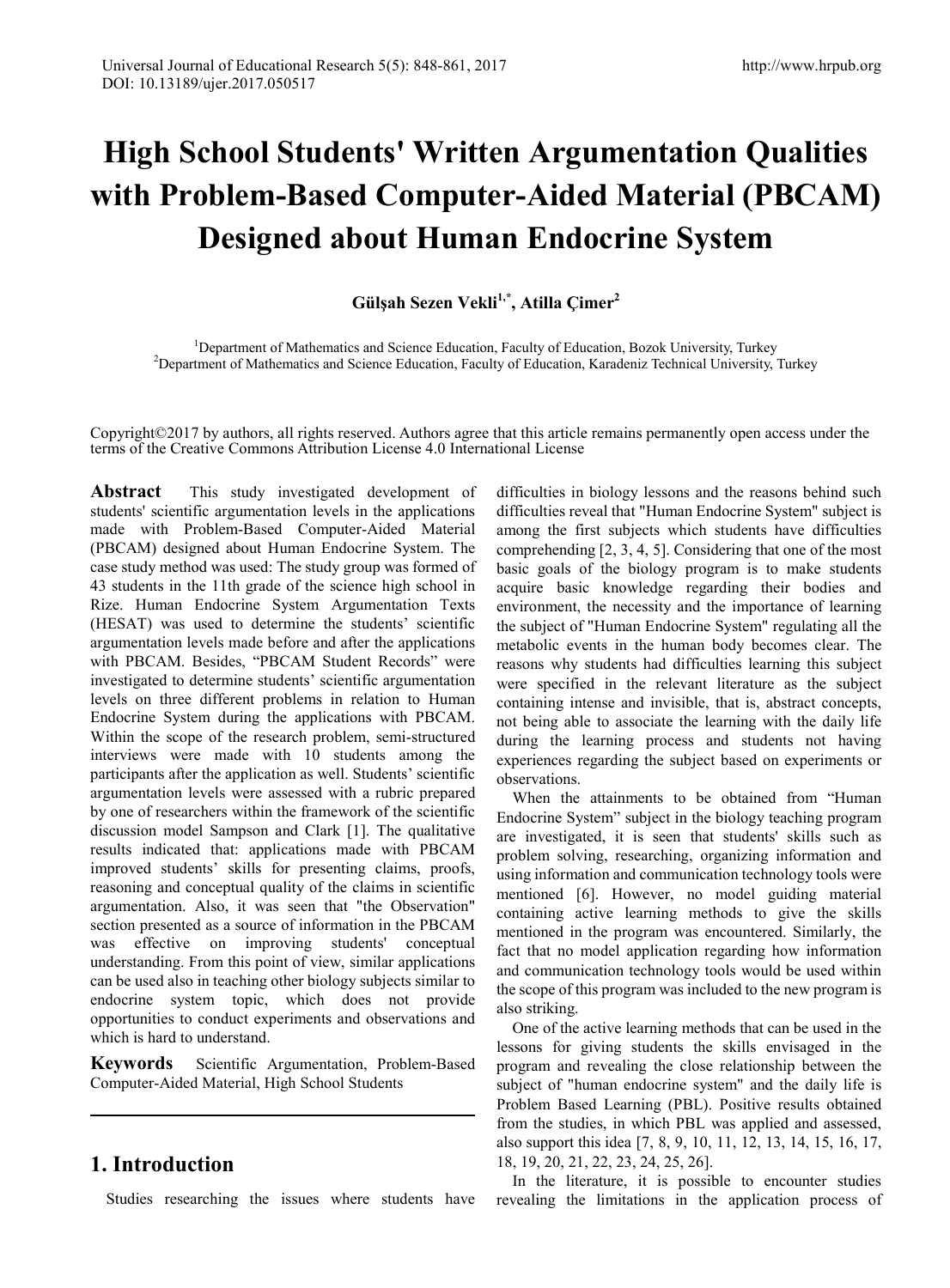problem based learning. The disadvantages of the method can be summarized as follows in the studies reaching results in line with this idea: 1. More time is required for the applications of problem based learning [18, 27] 2. Problems used in problem based learning being not interesting or motivating for the students [28]. 3. Teachers having problems in terms of directing the process of problem based learning [27, 28, 29, 30]. 4. Studies suggesting students acquired less or incomplete information in problem based learning [9, 18, 31, 32] and finally 5. Having problems in terms of assessment in problem based learning [33].

With regard to how these limitations encountered in problem based learning can be reduced by means of multimedia developed in a computerized environment, researchers argue the following: Computers provide facilities such as ensuring richer concepts in PBL applications, individualizing applications, feedbacks and reflections, making it possible to access the desired information independently of time and space and making more realistic assessments [9, 18, 32, 33].

This situation pushed researchers to conduct studies combining problem based learning and computer environment in recent years [34, 35]. When the learning level and the studies conducted with problem based learning environments developed in computer environment are investigated, it is seen that problem based learning applications integrated with computer environments reduced the number of some limitations, which might be encountered in the traditional problem based learning, and contributed to the development of problem solving skills of the students [14, 35, 36, 37, 38, 39, 40, 41].

Problem solving skill requires the processes of developing an appropriate solution for the problem and supporting this solution with data and proof. These processes are ensured by means of scientific argumentation (Jonassen, 2010). Scientific discussion is closely related to problem solving skills and includes problem solving argumentation because it contains the dimensions of inquiry or supporting and defending or convincing [42].

It helps students develop their problem-based learning environments encouraging them to have scientific argumentation and reveals the qualities of the scientific argumentation students have in these environments. For example, in their study, in which, they investigated structures of the argumentation made by 87 high school students during the problem solving process, by means of computer-aided problem-based software, Sandavol and Millwood [43] recorded and subsequently analyzed all the actions taken by the students during the problem solving process regarding two problems about natural selection. As a result of the study, it was revealed that the students paid attention to use proof in their argumentation texts to support their claims but they did not use enough proof supporting these claims. In addition to that, it was determined that the students failed to explain how the resources they used in the argumentation were related to certain claims they made.

Köroğlu [44], on the other hand, investigated the effect of a problem based simulation environment s/he developed for heredity topic on the students' academic success and level of using scientific argumentation elements. Ninety-five eight grade students participated in the study, which was conducted using the experimental method. The control group and three experimental groups, four groups equal in terms of gender and the results of the reading comprehension test (IOWA) were determined. The experimental group 1 learned in a simulation environment supported by guiding questions based on teaching by argumentation and argumentation elements while the experimental group 2 learned in a simulation environment supported by guiding questions based on argumentation element, the experimental group 3 learned in a simulation environment without support and the control group learned by means of the traditional method. Academic success test, scientific argumentation integrative scoring guide and scientific argumentation analytic scoring guide were used as data collection tools during the study conducted in a period of 7 weeks. Academic success test and argumentation texts were applied on all the groups before and after the application. As a result of the study, it was determined that there were no significant differences between the mean scores of the experimental group 1 and the experimental group 2 in terms of academic success, argumentation analytic post-test scores and argumentation integrative post-test scores and, the mean scores of these two groups differed significantly from the mean scores of the experimental group 3 and the control group. This study is important because it shows that scientific argumentation elements can be indirectly taught to students by means of answers given to the questions asked in a computer-aided learning environment.

Like Köroğlu, Belland, Glazevski and Richardson [45] also included guiding questions in the problem-based computer-aided software they developed about human genome project and they investigated the effect of these guiding questions on the skills of primary school students for establishing proof-based arguments. Different types of guiding questions were included to 'the Connection Log' part of the software. As a result of the study, to which 86 seventh grade students participated, it was shown that guiding questions had a significant effect on the argument establishment skills of the student groups. The guiding questions helped students considerably to establish communication and organize information. It is suggested in the study that 'the Connection Log' part may help primary school students in terms of defining the problem better, researching about the relevant information and establishing more consistent arguments during the process of establishing arguments.

A similar study was conducted by Sampson and Gleim [46] to improve students' comprehension of biology concepts. For this purpose the researchers developed a laboratory software based on scientific argumentation-oriented study. This software developed for the molecular foundations of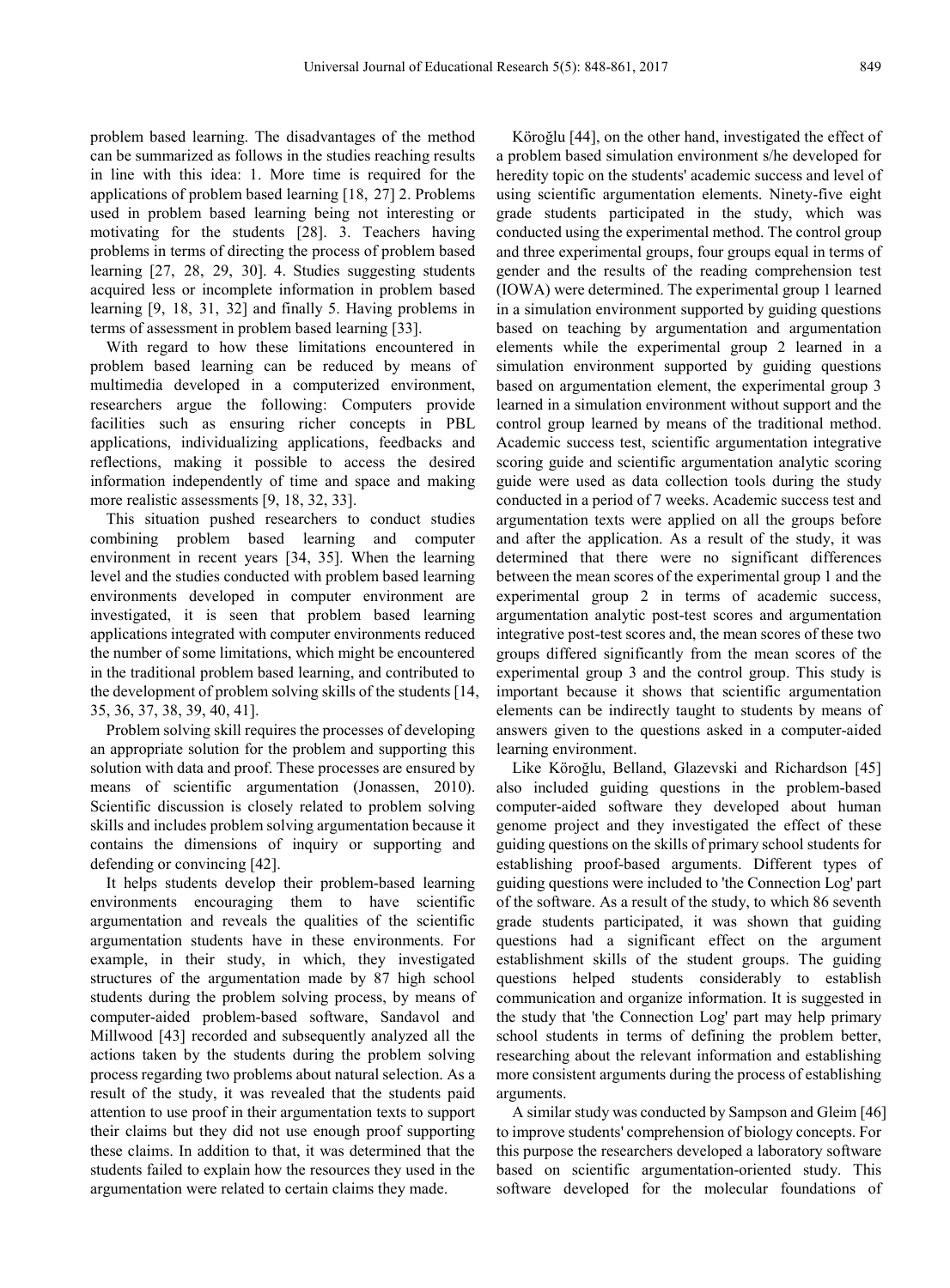heredity allows students to structure their scientific argumentation by encouraging them to explain the questions in the study. Researchers specify that argumentation-oriented teaching software based on research will contribute to ensure that students assume more responsibility about their own learning.

In this respect, it is possible to say that the number of studies regarding the subject is scarce, if any, especially about the domestic biology education. In addition to that, no similar study regarding high school biology lessons in our country was encountered among the resources that were accessed. From this point of view, a problem-based learning material encouraging students to have scientific argumentation is developed and it is thought that the results to be obtained using this material and the current study investigating the development of the scientific argumentation establishing skills of the students will fill the gap in this area.

A problem-based learning materials about "Human Endocrine System" integrated with computer environment was developed in this study and it was aimed to investigate the development of students' scientific argumentation levels in the applications made with this material.

# **2. Method**

The purpose of this study was to investigate the scientific argumentation levels of the students during the applications made Problem-Based Computer-Aided Material (PBCAM) developed about Human Endocrine System. For this reason, this study was conducted with the case study method.

Considering the easy access by the researcher, time and accommodation conditions, the study was conducted in Rize province. A preliminary study was made to determine teachers' and school administrators' attitudes regarding this study and the physical conditions that the schools have to conduct this study at a minimum level. As a result of this study, among three schools with the necessary physical conditions the science high school in Rize province where positive attitude was displayed regarding the study was chosen to conduct the study.

The study group was formed of 43 (22+21) students from two different classes (class B and class C) in the 11th grade of the same school. It is obtained essential permissions from Ministry of National Education via petition. Demographic characteristics of these students are summarized in Table 1.

**Table 1.** Demographic characteristics of study group (n=43)

| <b>Class</b> | Number of student | Gender |  | <b>Biology score</b> |  |  |   |  |
|--------------|-------------------|--------|--|----------------------|--|--|---|--|
|              |                   |        |  |                      |  |  |   |  |
| в            |                   |        |  |                      |  |  | 8 |  |
|              |                   |        |  |                      |  |  |   |  |
| <b>Total</b> |                   |        |  |                      |  |  |   |  |

Within the scope of the research problem, semi-structured interviews were made with 10 students among the participants. Creswell [47] underlines that the group of the interviewed individuals should have a homogeneous structure to be able to reflect the general situation. According to this opinion, their conceptual understanding was taken as basis and a total number of 10 students (3 students from the lower level, 4 students from the middle level and 3 from the higher level) were selected according to the scores they got from the Human Endocrine System Conceptual Understanding Pre-test (HESCUPT). In addition to that, the voluntariness of the students, who participated in the interview, was also taken into consideration at this stage.

#### **2.1. Human Endocrine System Argumentation Texts (HESAT)**

A survey form named Human Endocrine System Argumentation Texts (HESAT) was developed to determine the qualities of the scientific argument made by the students before and after the applications conducted together with PBCAM. HESAT is formed of three similar problem situations appropriate for the content of the problem situations in the application process. One of the problem situations is the arranged version of the problem scenario developed by Güneş [48] within the scope of this postgraduate thesis study. Others were developed by the researcher. Opinions and suggestions were taken from a specialist physician working in the Endocrinology and Metabolism Diseases Department of Trabzon Numune Hospital during the development stage of the problem scenarios in HESAT.

The survey form is formed of problem scenarios and the scientific argumentation based guiding questions regarding these scenarios.

#### **2.2. Problem-Based Computer-Aided Material Student Records**

"PBCAM Student Records" were investigated to determine the qualities of the scientific argumentation made by the students on three different problems they encountered in relation to Human Endocrine System during the applications made with PBCAM. The students inexperienced about problem-based learning needed much guidance during this process [28, 29, 30, 49]. PBCAM was developed with the support of guiding questions to direct the problem solving processes of the students and structure their scientific argumentation during this process. These questions were developed by based on the guiding questions in the thesis study about scientific argumentation conducted by Köroğlu [44]. Answers given by the students for each problem situation during the application process are recorded by the system. The system makes it possible for the researcher to see the answers given by the students during the application process whenever s/he desires to do so.

#### **2.3. Interview**

Semi-structured interviews were made with the students in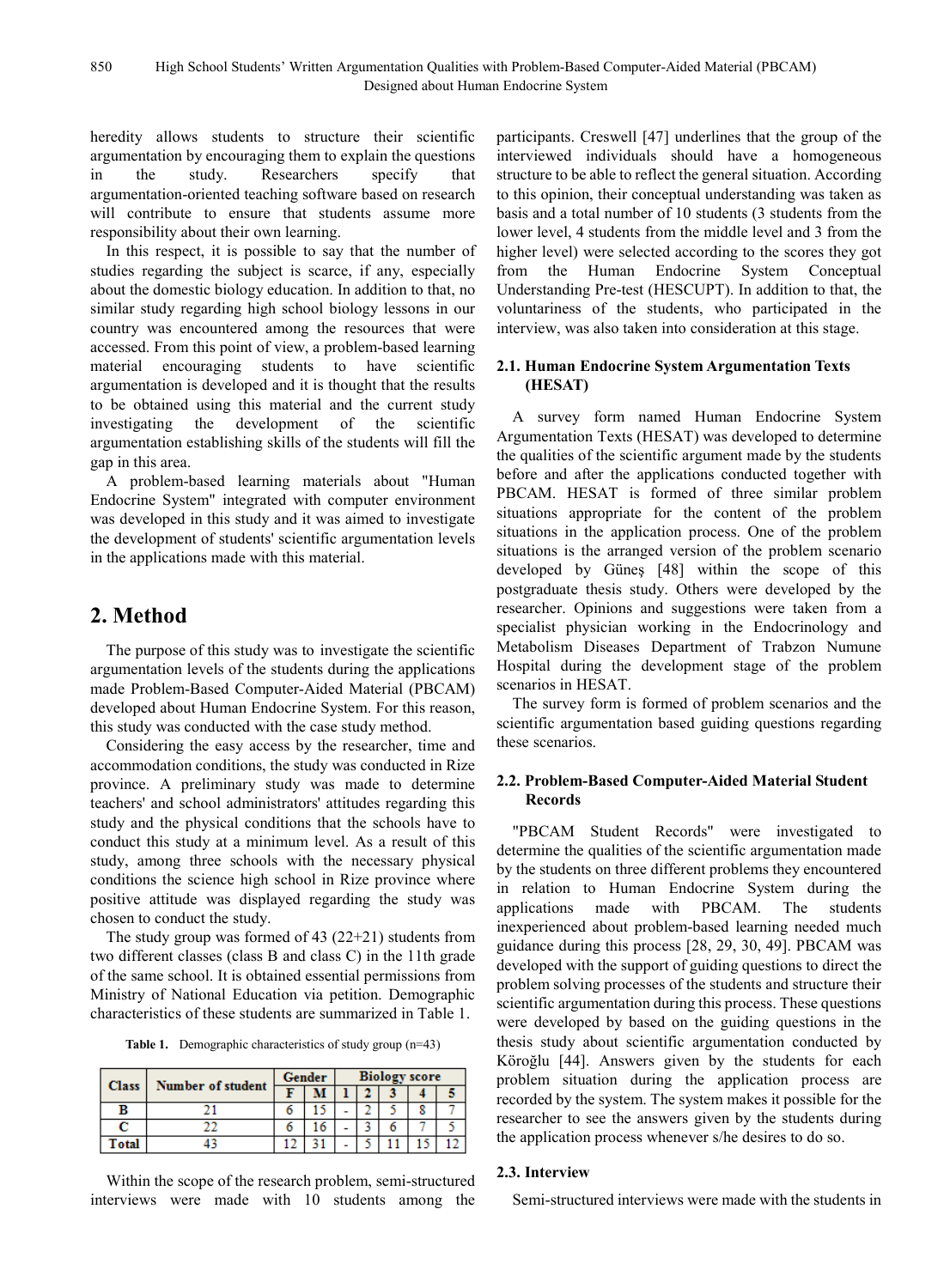the study group after the application in order to determine the students' opinions about PBCAM and applications made together with this material. This interview study was conducted according to "the Interview Form" approach of Patton [50]. There is a directive section in the first part of the interview form specifying the purpose of the interviews. The second part includes questions to determine students' opinions regarding PBCAM and the activities during the application process.

#### **2.4. Problem-Based Computer-Aided Material (PBCAM) Design**

The model named 3C3R presented by Hung [51] was taken as basis while developing the problem-based computer-aided material [52]. The model supports students in acquiring various mental skills such as reasoning and problem solving while learning the concepts related to the lessons during the solving process of the problem presented as a concept [51, 53]. It also allows the designers inexperienced about this model of problem-based learning to develop efficient problems by following a systematic method. The students need to follow the steps specified below during the solving process of a problem scenario in PBCAM (see Figure 1):

- 1. Investigating problem situation (monitoring/reading)
- 2. Investigating the task part
- 3. Making explanations regarding the guiding questions based on argumentation elements
- 4. Investigating research menu (observation, laboratory test results, physical findings, relevant links)
- 5. Collection of data (proof) and writing them in "Take Notes" section
- 6. Making explanations regarding the guiding questions based on argumentation elements
- 7. Repeating the steps above when necessary

The links for "Physical Symptoms, laboratory Test Results, Observation and the Relevant Links" containing proof elements are under the "Research" menu in the material. Students can investigate the connections in this menu, note their reasoning and deductions and reveal the cause and effect relationships about the problem.

*Physical Symptoms:* This is the section including the proof elements about the problem. This section includes guiding questions encouraging students to reason and the "Take Notes" link making them take notes the deductions.

*Laboratory Test Results:* This is the section including the proof elements about the problem. This section includes guiding questions encouraging students to reasoning and the "Take Notes" link making them note their deductions.

*Observation:* This is the section containing the proof elements about the problem. This environment is formed of simulations and animations. With this feature, it can be considered as the visual source of information allowing students to observe the duties of endocrine glands and hormones during the problem solving process. This section includes guiding questions encouraging students to reasoning and the "Take Notes" link making them note their deductions.

*The Relevant Links:* This is the section containing the proof elements about the problem. This section includes pdf files containing detailed information about Human Endocrine System subjects. Similar to the other sections, this section also includes guiding questions encouraging students to reason and the "Take Notes" link making them note their deductions.



**Figure 1.** A screenshot of Problem-Based Computer-Aided Material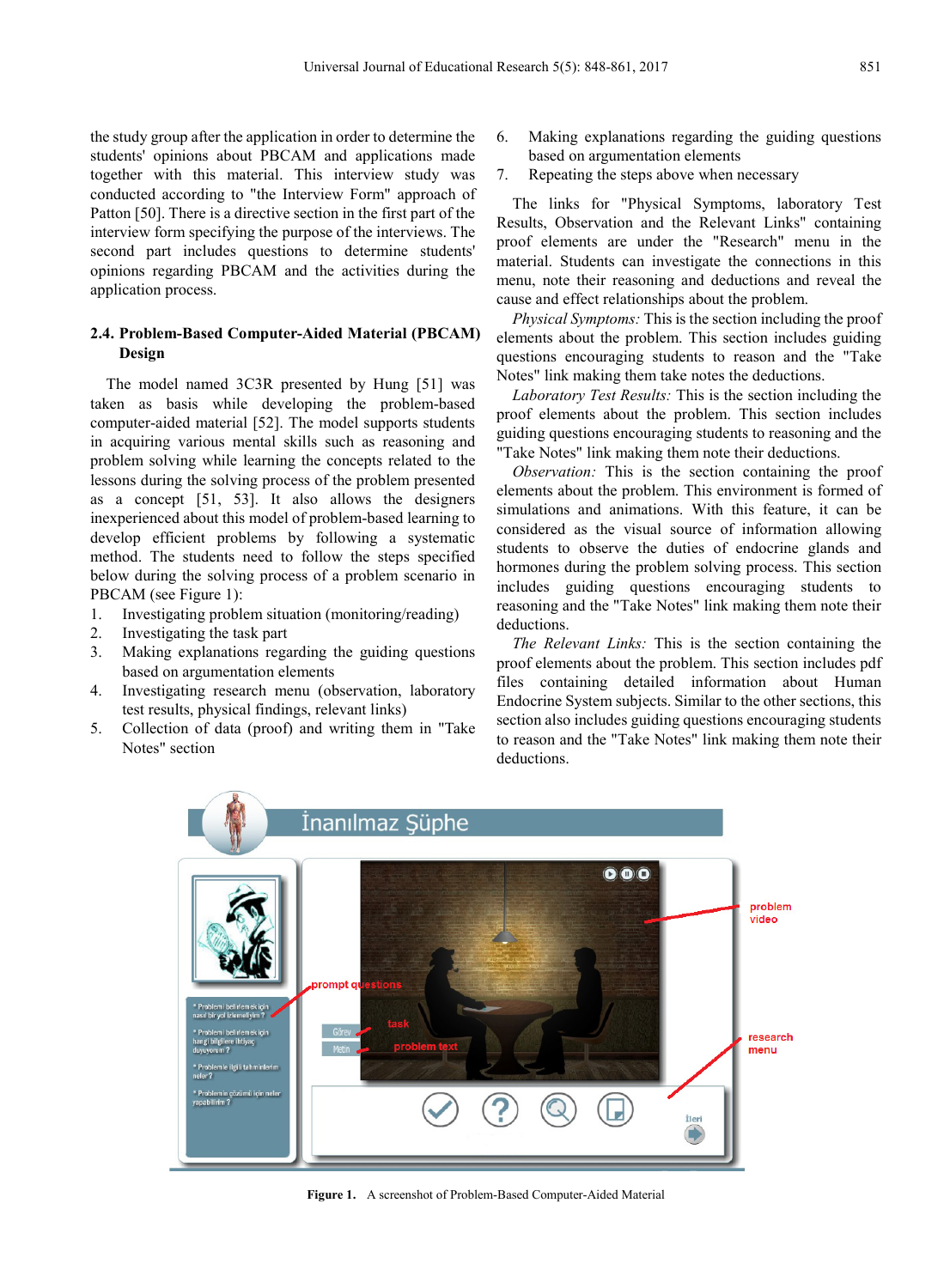*Administrator Panel:* Answers given by the students for argumentation-based guiding questions during the process of problem solving and the notes they took can be seen by the administrator in this section.

The opinions of experts comprising academicians in the area of biology teaching, biology teachers and academicians in the area of education technologies were obtained to assess the usability of PBCAM. As a result of the assessment, it was determined that PBCAM was adequate in terms of content, design and format compatibility [54].

#### **2.5. Implementation Process**

The application was made in a period of one and a half months by one of the researchers. An informative lecture of one hour was allocated to provide general information regarding the use, the process and the assessment of PBCAM. Information guides prepared for the use of PBCAM containing these subjects were distributed to the students at the end of the lessons. Theoretical information regarding secretory glands and endocrine glands subjects, which should be known before starting to learn Human Endocrine System, was given to the students as preliminary information.

Groups were determined for the group works to be done in the problem solving process at this stage. Heterogeneous groups were made according to the suggestions of the class teacher. The groups were formed of 4 or 5 students. Firstly, the students were asked about a problem situation in video format which is called as "Is Shrek real?" By means of the projector in the classroom the students watched it twice and those asking for the textual form of the problem situation could read it on the screens of the computers they need. The students filled individual and group problem scenario analysis forms, respectively, as a part of the lesson.

The researcher asked guiding questions and tried to activate the preliminary knowledge of the students about the problem at this stage. In the next lesson, students investigated the activities in PBCAM and tried to answer the guiding questions prepared based on argumentation elements during this process. In another lesson, students made research as a group for the research report they needed to prepare regarding the solution of the problem and started to write research reports. The students made presentations in groups in the final lesson allocated for the problem scenario. A research report prepared by the students as a group is presented below. The total amount of time allocated to each group for presentations is 10 minutes. Self-Assessment Form was distributed to the students to fill it outside the lesson time and it was collected in the next lesson.

The basic stages followed above were followed in a similar way for the other problem scenarios for another two weeks. HESCAPT and argumentation text was applied to the students one week after the application process. In addition to that, interviews were made with 10 students predetermined according to preliminary HESCAPT results.

#### **2.6. Data Analysis**

In this study, the quality of the scientific argumentation that students had during the applications made with PBCAM were assessed with a rubric prepared within the framework of the scientific argumentation model Sampson and Clark [1] presented by taking basis Toulmin's "Scientific Argumentation Elements" model. Scientific argumentation model developed by Sampson and Clark [1] is comprised of explanation (Similar to Toulmin's claim element), proof (similar to Toulmin's data element), reasoning (similar to the combination of Toulmin's guarantee and support elements) and the conceptual quality of the claim.

- a Explanation (claim) element contains explanations regarding the answers of the students for the research questions (argumentation-based guiding questions). At this stage, an explanation made by the students requires providing a solution for a problem, expressing a descriptive relation or presenting a causal mechanism.
- b Proof element defines the whole data supporting the compliance and validity of the explanations made by the students. Proof can contain various kinds of information ranging from numeric data to observation data.
- c Reasoning element of the model defines the process of supporting why the claim is valid by associating it with reasonable proof.
- d Sampson and Clark [1] underline that students' comprehension about a subject is also important for the scientific argumentation that students will have regarding a subject. For this reason, researchers handled the conceptual quality of the claims presented by the students as a separate element in this model.

An analytical assessment guide (rubric) was developed according to the model mentioned above in order to determine the quality of the scientific argumentation made by the students during the applications made with PBCAM. In this assessment guide developed by the researchers, elements of claim, proof, reasoning and the conceptual quality of the claim were divided into levels considering the criteria suggested according to the scientific argumentation model of Sampson and Clark [1]. These criteria can be summarized as relevancy, importance, clarity/ understandability, validity and reliability of the scientific argumentation element and its quantitative sufficiency. According to this, five levels (0, 2, 4 6 and 8) were formed for every scientific argumentation element in the assessment guide (claim, proof, reasoning and the conceptual quality of their claims).

With the aim of ensuring the reliability of the Scientific Argumentation Elements Usage Level Assessment Guide according to the suggestions of LeCompte and Goetz [55] the strategy of including another researcher to the process while analyzing the obtained data and confirming the results that were obtained. Within this context, double-coding procedure method specified by Miles and Huberman [56] was used. A PhD candidate, who completed his M.A. thesis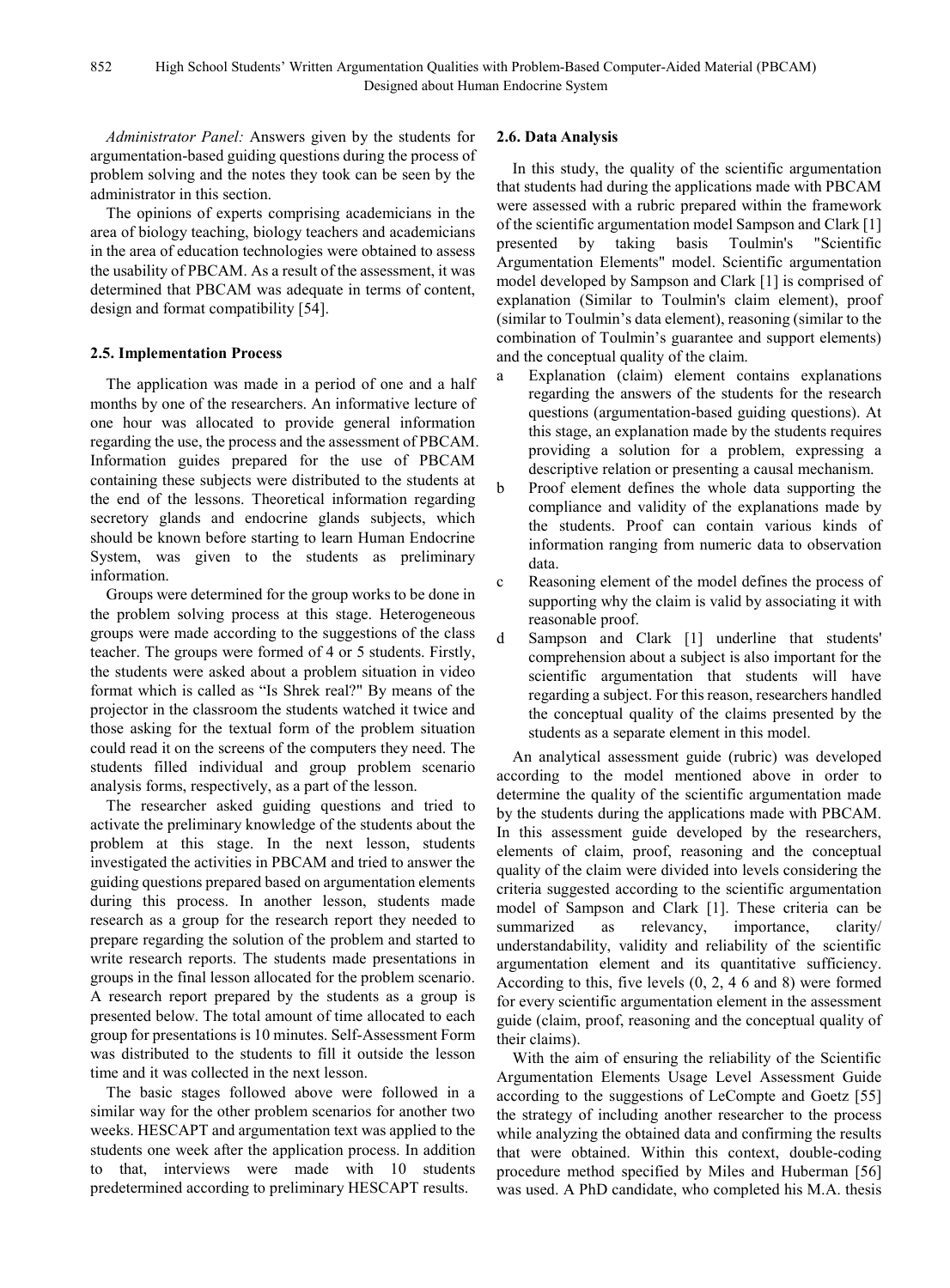in Scientific Argumentation Teaching in the area of Science Teaching, joined the researcher in the analysis process of the data.

During this process, the other researcher was informed about using PBCAM and Argumentation Elements Usage Level Assessment Guide before the analysis in order to improve the reliability within the framework of Luft's [57] suggestion. The other researcher could not be included to the analysis of all the data because there were too many participants, hence, too much data. Instead of this, the data set, which will represent approximately 20% of all the data, could be analyzed with the other researcher. Preliminary argumentation texts, application texts and the final argumentation texts of 8 students randomly chosen among the participants were analyzed independently by both researchers. At this stage, all the answers given by the students for each problem were assigned to a level using the assessment guide containing the usage levels of argumentation elements and the relevant definitions.

Reliability between the researchers was determined as 0.82 for the claim element while it was determined as 0.76 for the proof element, as 0.73 for the reasoning element and as 0.91 for the conceptual quality of claim element. Miles and Huberman [56] stated that a percentage at and above 70% indicated reliable coding. The fact that the agreement percentage calculated for all the scientific argumentation elements in this study are above 70% indicates that the Scientific Argumentation Elements Usage Level Assessment Guide is consistent and reliable.

Content analysis approach was adopted in the analysis of the interview data considering it as more appropriate for the nature of the research problem. Within this context, similar interview data was compiled within the framework of certain concepts and themes and organized in a way that is understandable by the reader. This structure was revealed by the researcher by subjecting the collected data to an inductive analysis since there was no conceptual structure to guide the analysis of the collected data.

Another researcher was included to the process to ensure the reliability of the data from the interviews that were made and the results were confirmed. Within this context, a researcher, who had his doctoral education in the area of chemistry teaching and who is experienced in content analysis, joined the original researcher in analyzing part of the interview data. Interview data of two randomly chosen students (a dataset that corresponds to 20% of the whole interview data) was independently subjected to a content analysis by the two researchers. Themes and sub-themes obtained by both researchers were compared as a result of the content analysis and an agreement percentage of 86% was ensured in this study. This situation indicates that the coding made during the content analysis was reliable. Besides, in the findings section, direct quotes were made

from the interview data in order to present the reader how the themes and sub-themes were obtained more objectively.

### **3. Findings and Discussion**

This section contains findings about the developed PBCAM and the development that occurred in the scientific argumentation levels of the students during the applications made with this material. Within this context, findings regarding the elements of claim, proof and reasoning used by the students in the scientific argumentation and the conceptual quality levels of the claims they made are presented in the subheadings.

#### **3.1. Findings Regarding the Students' Usage Level of the Claim Element**

The claim element in this study is defined as students' expressing a definitive relationship, providing a solution for a problem or presenting a causal mechanism in scientific argumentation they made individually.

Approximately 97% of the students' claims before the application are at level 2 and 4 while the levels of the claims by the students increased to 4 and 6 (84%). Application process developed students' skills for making claims (see figure 2). A similar case is observed in the text of the final argumentation made after the application. It is even seen that the percentage of the claims made at level 8 during this stage (12.4%) increased approximately three times compared with to the ones during the application process. All these values show that students' skills for making claims were improved by PBCAM and the applications made together with this material.

An important point that drew attention during the application process was that the students wrote the proof element instead of the claim element. For example, in a problem situation named "the Unbelievable Suspicion", S47 developed the following claim for the argumentation-element based guiding question "What can be Halit Bey's cause of death?": "*Parathormona being secreted less than the normal value range"*. However, this is a proof element which the students can obtain from the Laboratory Test Results in PBCAM while making researches during problem solving process and use to support their valid claims. This example and similar examples were encountered in the scientific argumentation made by the students before and during the application process in particular. Similar results were obtained from the studies by Kuhn and Reiser [58], Choi, Notebaert, Diaz and Hand [59]. As Aldağ [60] and Bell and Linn [61] specified, the reasons for this situation may be the students' lack of preliminary information, superficiality of the information they have or their tendency to ignore alternative explanations.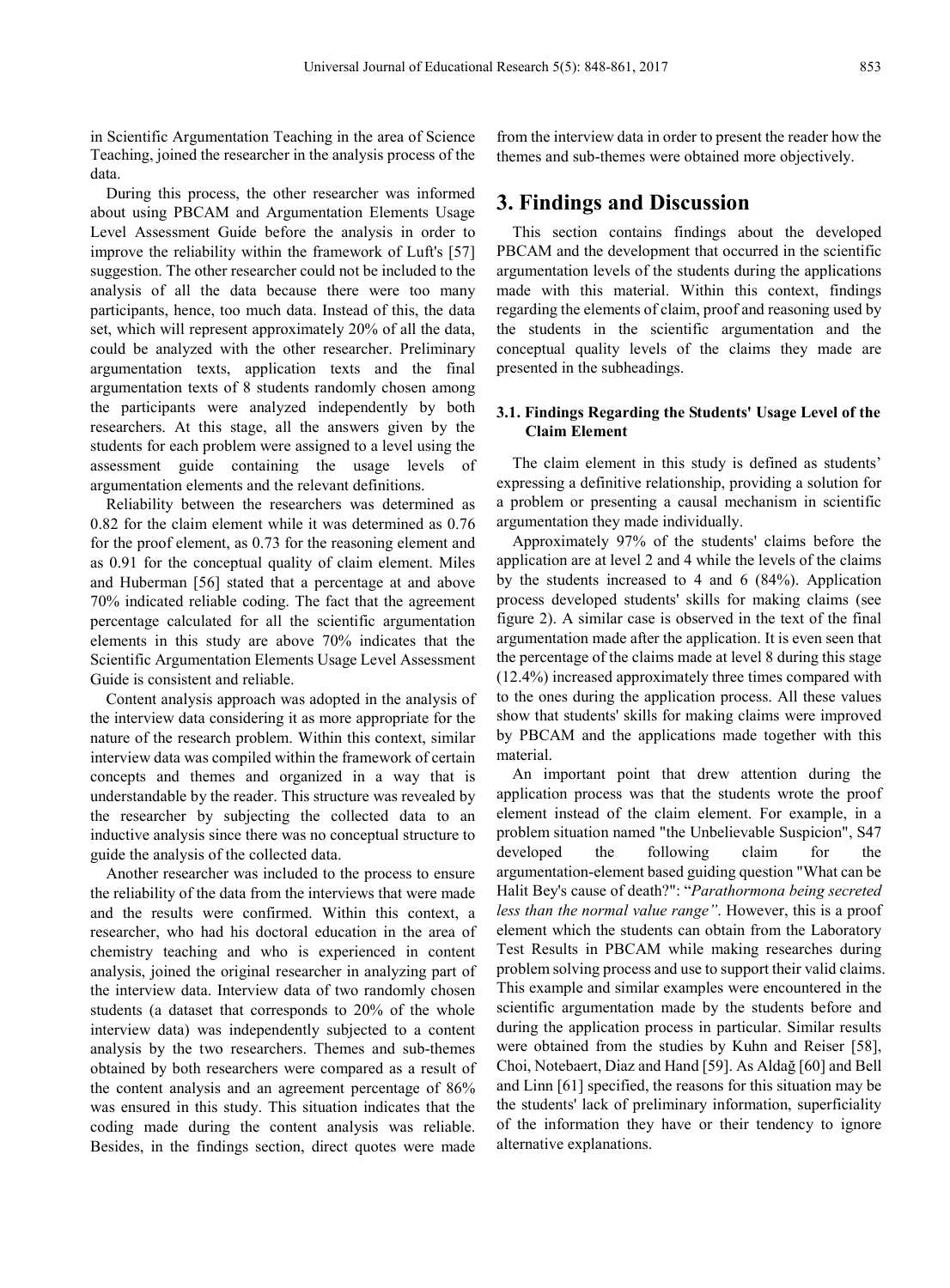

**Figure 2.** The students' usage level of the claim element

In such environments, where most of the learning responsibility is undertaken by students, students try to create solutions for the given problems while structuring their information at the same time. The students may prefer to present claims with superficial information instead of inquiring about and researching cause and effect relation in depth during the problem solving process. As a matter of fact, similar results were obtained also from the current study. Ekinci's [62] study conducted with 3428 students shows that students mostly employ superficial learning approach while handling a learning subject. Ramsden [63] specifies that these approaches of students are closely related to their previous experiences. Similarly, Cuthbert [64] underlines that past experiences of the students especially regarding their learning about the subject and their understanding of the subject affects the approaches students prefer in a certain learning environment. At this point, it is seen that students preferred the superficial learning approach in the lessons carried out with a focus on transferring the knowledge. Considering the opinion above, the reason why students tend to make superficial explanations during the application made with PBCAM may be because their past learning experiences were generally based on obtaining information from outside. The following statement of a student obtained during an interview supports this opinion.

S7: "…*The teachers have been speaking and we have been receiving, we have been receiving for 11 years… our minds are getting used to this. As I said, we are dulling our researching skills. We dulled it for 11 years. It is not so easy to revive it in a short period of moment. For example, you came and we slowly started after a period of 2-3 weeks but I think this is not our full performance yet. We could be better*  *than this. For example, I think we can be much more successful if we start to use this system in the middle school. We will already be doing the things before you tell us to do so and tell us what we will research for and where we will research for it, I think we will be more successful in researches etc. that way."*

#### **3.2. Findings Regarding the Students' Usage Level of the Proof Element**

Proof element defines the whole data supporting the compliance and validity of the explanations made by the students in this study. It is seen that the students presented proof to support the ideas they suggested in their scientific argumentation with the applications made with PBCAM. When proofs presented by the students in their scientific argumentation before, during and after the application are investigated, it is seen that approximately 90% of the proofs the students presented before the application were at level 2 and 4 while these levels regarding the proofs provided by the students increased to 4 (52.7%) and 6 (32.6%). Application process developed students' skills for presenting proof. On the other hand, a slight decrease was observed in the rates of the proofs presented at the levels of 4 and 6 in the final argumentation text after the application while an increase was observed in the rates of proof presented at level 8 compared with to the ones in preliminary argumentation text and application process. All these values show that students' skills for presenting proof were improved by PBCAM and the applications made together with this material (see figure 3).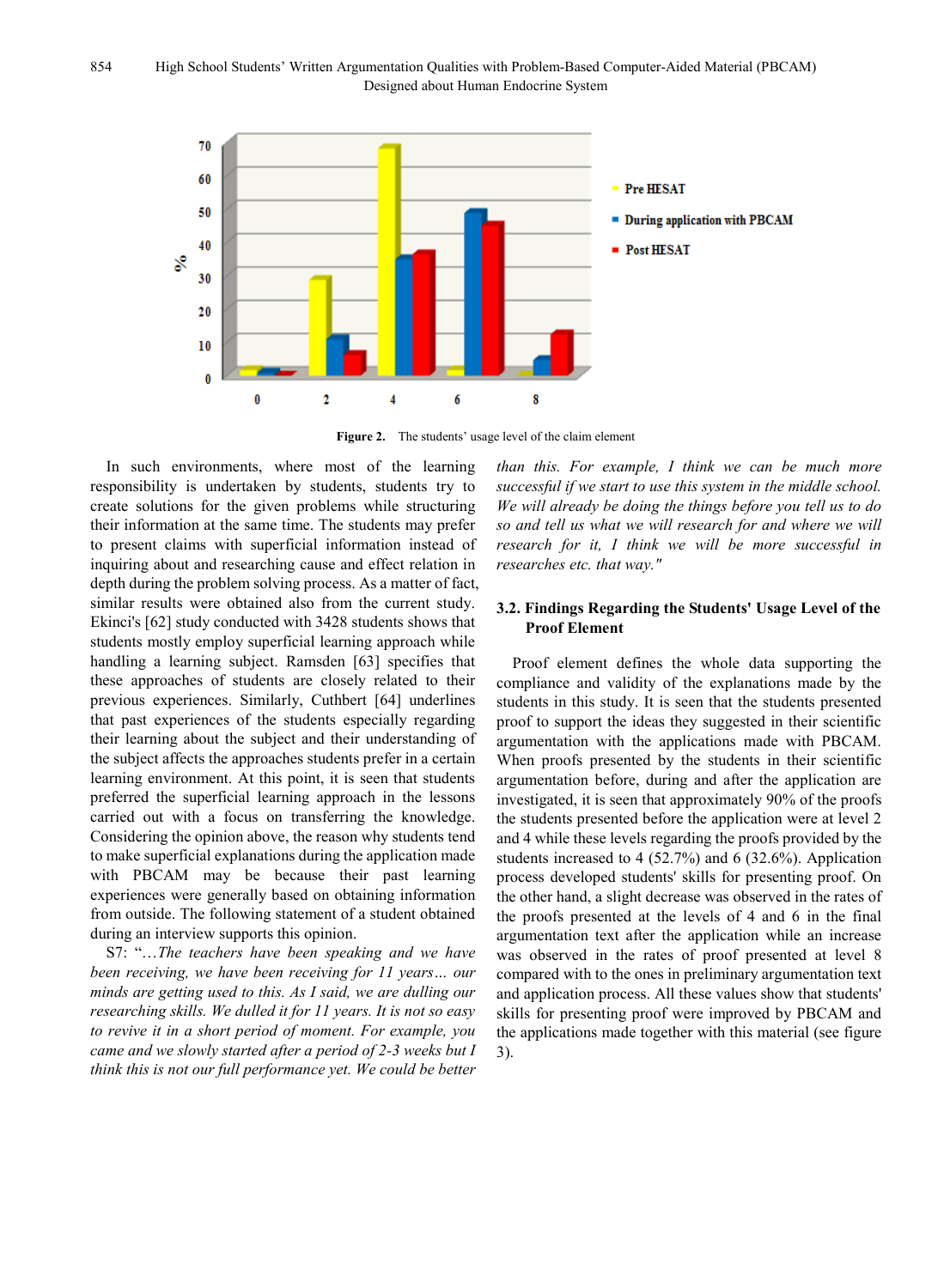

**Figure 3.** The students' usage level of the proof element

On the other hand, when the whole process is taken into consideration in general, it was determined that the students had difficulties in presenting the proofs they needed to use to support their claims. This finding is in parallel with the results of the studies by Kuhn and Reiser [58], Sandavol and Reiser [65], Keys [66], Yerrick [67], Sandavol and Millwood [43] and Dawson and Wenvile [68]. Results of another study made in evolutionary biology support the finding above [69]. It was suggested in the study that the students did not present enough proof to support their claims regarding the natural selection concept or they could present a very small number of proof in this regard. Sandoval and Reiser [65] and Yerrick [67] explains this situation with the claim that the students, who are used to learn by regular telling and teaching of a lesson, have difficulties to develop general strategies or strategies specific to the areas while using scientific argumentation elements. Similarly, Aldağ [60] defines the students' lack of skills for using scientific argumentation elements as a natural result of not including methods supporting thinking and discussing skills in their education.

These reasons suggested by Sandoval and Reiser, Yerrick and Aldağ can be the reasons why the students have difficulties in presenting a sufficient amount of strong proof in their scientific argumentation. In addition to that, the students' tendency to make superficial explanations because they are bored of making explanations can be considered as another reason for this situation. The students' opinions received during the interviews together with the observations made during the application process support this assumption. During the application process, students generally tended to give short answers to the questions. Short answers given are not recorded to the system because of the character limit of the answer section of PBCAM questions. It was observed that the students encountered the warning "Your answer could not be recorded in the system since it was short" while answering the questions during the application process,

especially in the first weeks. Also, the following statement of a student revealed during an interview can be considered as another indicator of the students' tendency to give short answers.

S9: "*I was a little bit bored. There were mostly verbal questions, the questions to which we would have to make long explanations to answer. This is why I was a little bit bored"*

On the other hand, an issue that drew attention during the application was that the students often used the information in the Observation section and the information regarding the Laboratory Test Results in PDBD as proofs to support their claims while they rarely used the information in the Physical Symptoms and the Relevant Links section. The studies by Fischer, Troendle and Mandl, [70] and Krange and Ludvigsen [40] revealed that the students were not interested in electronic textual information and they did not use these parts a lot. As Yıldırım [71] specified, this situation might be associated with the fact that the students are more interested in learning stimulus addressing to more than one sensory organ.

Similarly, information regarding Laboratory Test Results section was noted in the Take Notes section in the Research Menu while information regarding other sections was rarely noted. This situation may result from the students' tendency to make superficial explanations for the questions in PBCAM. As it was specified above, students avoided making verbal explanations during the application process. A similar situation might be discussed for the research menu sections containing mostly textual information. It was observed that the students did not take many notes regarding these sections requiring them to write long verbal statements. However, it was seen that they used the information regarding these sections as proof in the answers for the questions asked in the system. Another reason why students did not use "Take Notes" section while researching during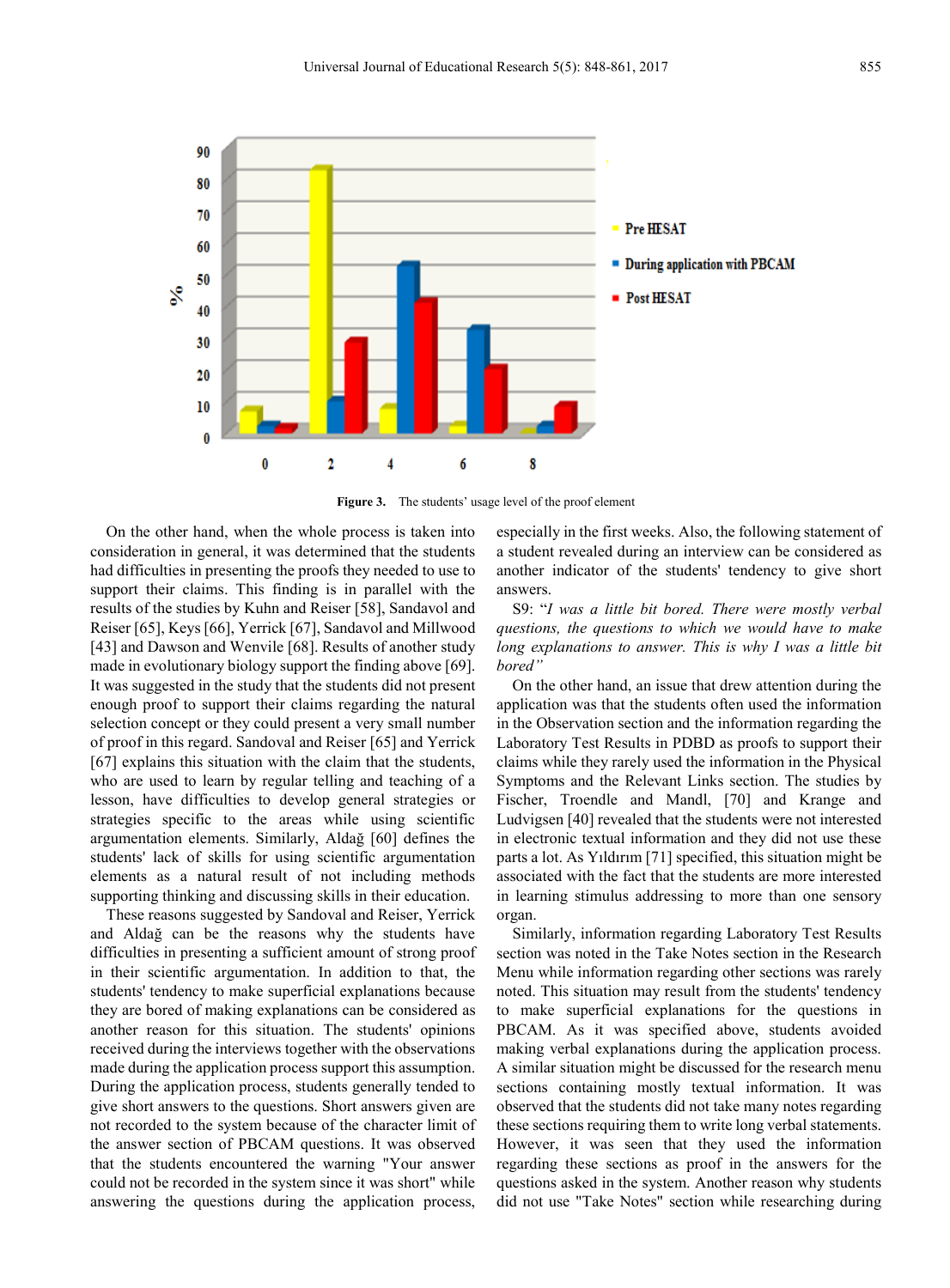the problem solving process may be that they were inexperienced about researching. The statements made by some students during the interview also support this opinion.

Another thing that drew attention during the application was that the students had a tendency to often avoid the proofs not supporting their claims when they encountered such proofs. For example, values of some hormones in the Laboratory Test Results in PBCAM were intentionally given by the researcher as low or high values very close to the normal values (reference values). On the other hand, when the answers given by the students for the argumentation-based questions were taken into consideration, it was seen that the students did not use this information they considered to be not related to their claims as proof or they did not make any explanations regarding why these were invalid proofs for them. Chinn and Brewer [72] also determined in their study that the students gave similar reactions such as avoiding the proofs when they encountered proofs that did not support their claims and completely excluding such proofs from the claim. As specified by Aldağ [60] and Bell and Linn [61], the reason for this may be the students' tendency to ignore alternative explanations other than the claims they made.

It was determined that the students did not use all of the proof elements in their problem situations to support their claims in final argumentation text just as in the application process. The reason for this may be the inexperience of the students in making scientific argumentation or the students' not being able to fully comprehend the concepts involving the problem [69]. This study was conducted in over a short period of four weeks. The researcher making the application informed the students about scientific argumentation before the application and provided guidance during the process. However, the students could not be made to do model applications in these subjects because the time allocated for this study was limited. Limitations such as the shortness of application period and the students' not making any similar applications regarding the subject may have been ineffective in terms of eliminating the students' inexperience in making scientific argumentation. This assumption is confirmed by the experimental study by Köroğlu [44] The researcher determined that although there was no difference in terms of using other scientific argumentation elements before the application, there was a significant difference about the level of using the proof element between the students, on whom scientific argumentation teaching and applications were made, and the students on whom such applications were not made.

#### **3.3. Findings Regarding the Students' Usage Level of the Reasoning Element**

Reasoning element in this study defines the process of supporting why the claim is valid by associating it with reasonable proof (Sampson and Clark, 2008). When the level of reasoning students used in their scientific argumentation before, during and after the application are investigated, it is seen that approximately 90% of the reasoning was at level 2 and 4 before the application while these levels by the students of reasoning were increased to 4 (49.6%) and 6 (18.6%) (68.2%). Application process developed students' skills for reasoning (see figure 3). On the other hand, a slight decrease was observed in the rates of the reasoning at the levels of 4 and 6 regarding the final argumentation text after the application while an increase was observed in the rates of reasoning at level 8 compared with to the ones in preliminary argumentation text and application process. All these values show that students' skills for reasoning were improved by PBCAM and the applications made together with this material.



**Figure 4.** The students' usage level of the reasoning element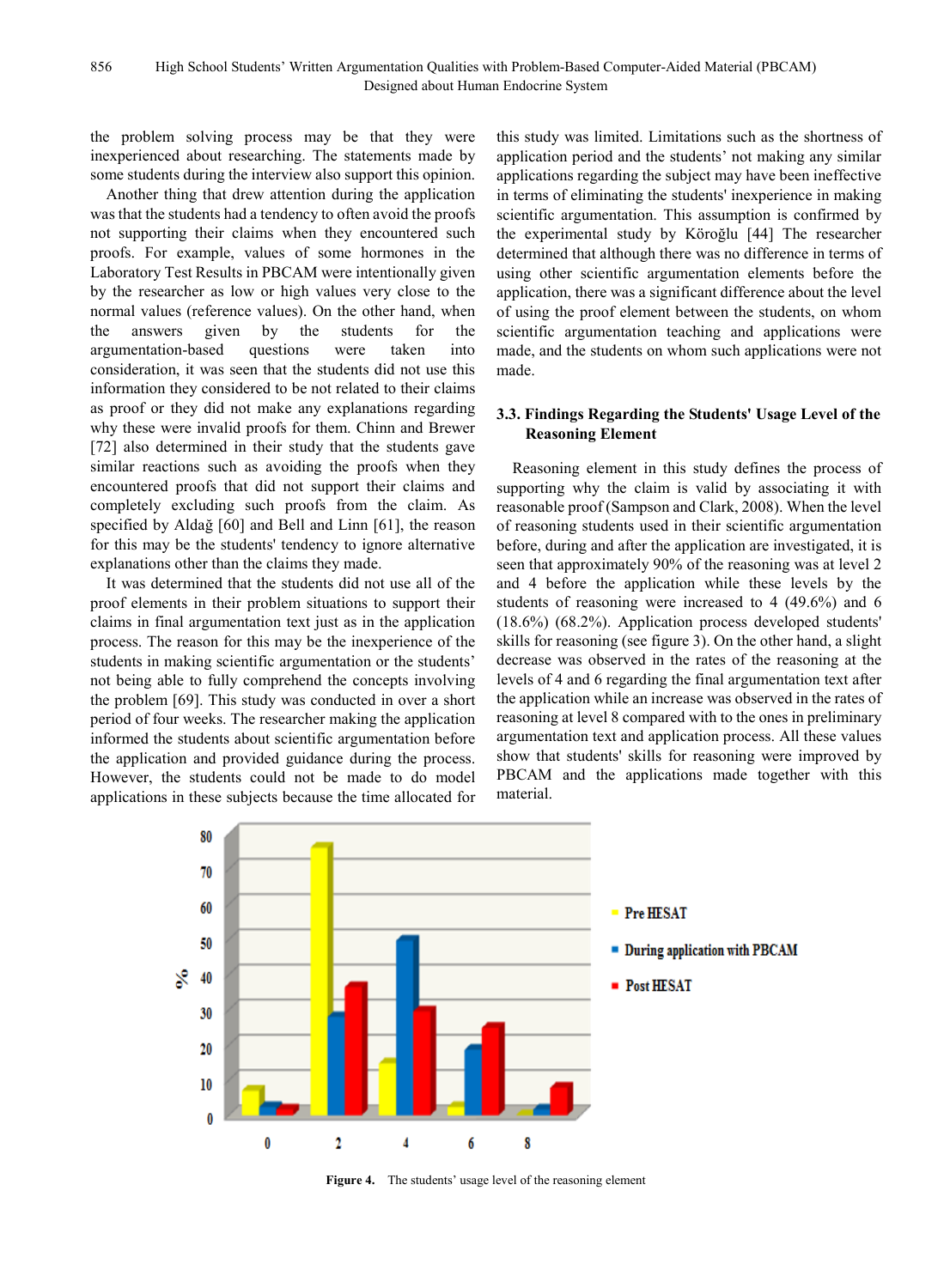When the process is taken into consideration as a whole, it is seen that the students generally sufficed with repeating their claims or they were insufficient in terms of explaining what kind of relation exists between the claim and the proofs they suggested. Similar results were obtained from the study conducted by Sandoval and Reiser [65] with the high school students studying the subject of evolutionary biology and the study conducted by Sandoval and Millwood [43] with the high school students studying the subject of natural selection. In these studies, the students failed to explain how the proofs they used in the scientific argumentation were related to the claims they made. Another study conducted by Jimenez, Rodriguez and Duschl [73] about genetics suggests that the insufficiency of proof and the insufficiency of reasoning were related to each other. In other words, the insufficiency of the proofs suggested by the students is directly related to their insufficiency in reasoning. The low level of the students' usage of the proof element in PBCAM during the problem solving process in this study also supports this assumption.

On the other hand, the fact that the students had a low level of using reasoning before the application can be explained with the insufficiency of their preliminary information. The students construct their information in the area about the problem while also solving the problem at the same time during the application process. The students are expected to structure the information they obtained from PBCAM by establishing a cause and effect relationship within the framework of the problem. The fact that the students could not explain how the proofs they suggested supported the claims they made can be associated with their inexperience in terms of using such kind of environments as also specified by Yerrick [67] and Aldağ [60]. As a natural result of this situation, the students may get bored when answering the questions in PBCAM, which render thinking visible, and tend to avoid the answers to these questions in detail. As a matter of fact, a previously specified statement by S9, with whom an interview was made, confirms this opinion.

It is possible to say that the students increased their level of using reasoning after the application. On the other hand, it is striking that the rate for using reasoning at level 8 was low during the study. It was seen that the students still tended to avoid explaining how the proofs they suggested supported their claims even after they had knowledge about the subject. According to Aldağ [60], reasoning requires being able to determine qualities regarding an object or situation, to classify this object or the situation and associate this object and situation with another object or situation. According to the researcher, if the person who learned the information does not have the relevant skill, such information, even if it is complete in nature, will be unprocessed and unassociated. Activities in PBCAM guide the students to associate the information they obtain during problem solving process by means of cause-based reasoning. However, considering the shortness of the application process, naturally the students, who encountered such an environment for the first time, are

not expected to reason at a high level.

On the other hand, Jimenez, Rodriguez and Duschl [73], Kuhn and Reiser [58] suggest that the reason why the students avoid explaining how the proofs they specified supported their claims was because they could not completely comprehend the problem subjects in a conceptual sense. In this study, it was discussed that this reason suggested by the researchers in question might be one of the reasons why the students avoided explaining how the proofs supported their claims. As a matter of fact, a large part of the responsibility for learning was left to the students in PBCAM and the applications made in this environment. Therefore, the students also construct their information regarding the concepts in the problem on their own during the application process. It is natural that the understanding of the students with a superficial learning approach regarding the subject is also superficial. As a natural result of this situation, the students may avoid explaining the claims they made in a logical way.

#### **3.4. Findings Regarding the Conceptual Quality Level of the Claims Made by the Students**

In this study, the conceptual quality element defines whether or not a claim that was made was accurate, acceptable and valid from a conceptual point of view [1]. When the conceptual quality level of the claims made by the students in their scientific argumentation before, during and after the application are investigated, it is seen that approximately 97% of the conceptual quality of the claims the students made was at level 2 and 4 before the application while these levels were increased to 4 (31%) and 6 (48.1%) by the students. The students developed the conceptual qualities of the claims they made during the application process (see figure 5). On the other hand, while a slight increase was observed in the conceptual quality levels of the claims made at levels 4 and 6 in the final argumentation text prepared after the application, an important increase was observed at level 8 compared with to preliminary argumentation text  $(0\%)$  and the application process  $(6.2\%)$ .

In addition to that, it is striking that the conceptual quality percentage of the claim that was made at level 2 at the end of the application (2.9%) decreased slightly compared with to the time before the application (12.4%) and the application process (14.8%). All these values show that PBCAM and the applications made together with this environment improved the claims made by the students in conceptual terms.

When the process was investigated as a whole, it was determined that the students stated their claims in a clear and understandable manner within the framework of a question or problem even if it was partially valid. Similarly, the experimental study by Aldağ [60] shows that the claims made by the students before the application have higher averages compared to other scientific argumentation elements. No problems about students' use of the claim element are mentioned in the literature regarding scientific argumentation.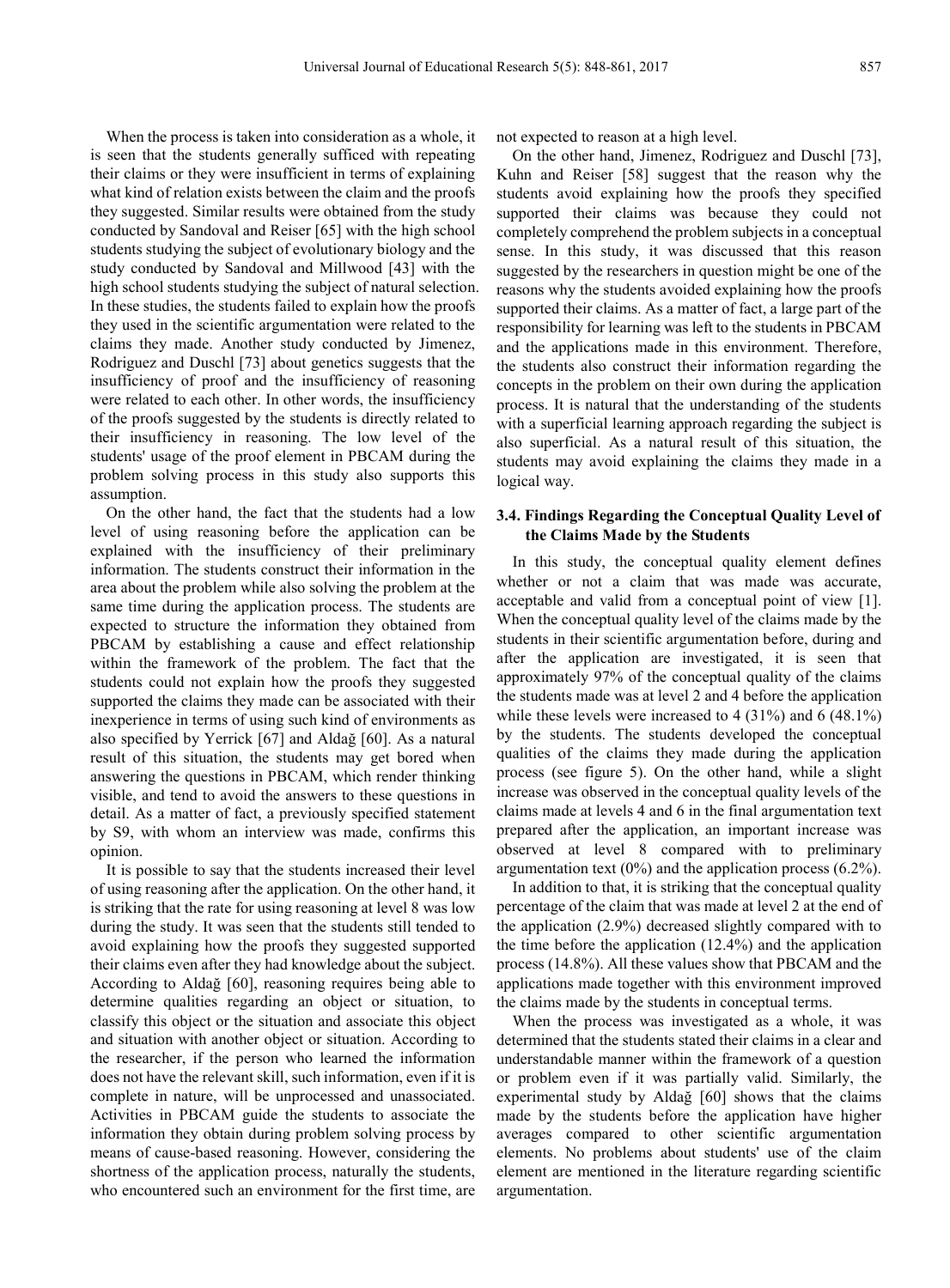

**Figure 5.** The conceptual quality levels of the claims made by the students

## **4. Conclusion and Suggestions**

PBCAM and the applications made with this material improved students' skills for presenting claims in scientific argumentation. While students tended to present their claims with superficial information instead of inquiring about and researching the cause and effect relationship at the beginning of the application process, it was determined that they questioned and researched more towards the end of the application process, thus they were able to make more valid and stronger claims. PBCAM contributed to the development of students' skills for presenting claims in scientific argumentation because it allowed students to assume responsibility for their own learning during the problem solving process and to structure information by making discoveries on their own.

PBCAM and the applications made with this material improved students' skills for presenting proofs in scientific argumentation. It is striking that most of the proofs presented by the students before the application were inaccurate, implicit, irrelevant, unimportant, invalid and unreliable or the proofs that are based on a very small amount of the problem data. On the other hand, it is seen that the students started to present accurate, clear, valid and reliable proofs containing most of the problem data during the application process. Similarly, it is striking that the students presented a higher number of stronger proofs to support their claims also after the application.

PBCAM and the applications made with this material improved students' skills for reasoning in scientific argumentation. It was concluded that guiding questions like "Why do you think so?", "Are your thoughts and the result you reached after your observations the same?" and "Can you explain that a little bit more?" asked to students during the problem solving process directed students into inquiry and, with this aspect, PBCAM contributed to the development of the students' reasoning skills. Considering this result, guiding questions may be included to scientific argumentation based learning environments to be created in the future.

PBCAM and the applications made with this material improved the conceptual quality of the claims made by the students during scientific argumentation. Effective learning can be realized in biology teaching by developing learning environments with a similar approach for other subjects in the biology program.

Also, it was seen that "the Observation" section presented as a source of information in the study was effective on improving students' conceptual understanding. From this point of view, similar applications can be used also in teaching other biology subjects similar to endocrine system topic, which does not provide opportunities to conduct experiments and observations and which is hard to understand.

Information regarding how the students made research during the problem solving process, which sources of information they used more or less etc. was quite effective on the interpretation of the findings obtained from this study. If the time students spent in the sections of the research menu can be recorded with PBCAM, this will not only allow increasing the validity of the data obtained from the observations and the interviews but also make it possible to obtain more detailed information regarding problem solving performances of the students.

## **REFERENCES**

[1] Sampson, V., & D. Clark. 2008. Assessment of the ways students generate arguments in science education: Current perspectives and recommendations for future directions. Science Education 92 (3): 447–472.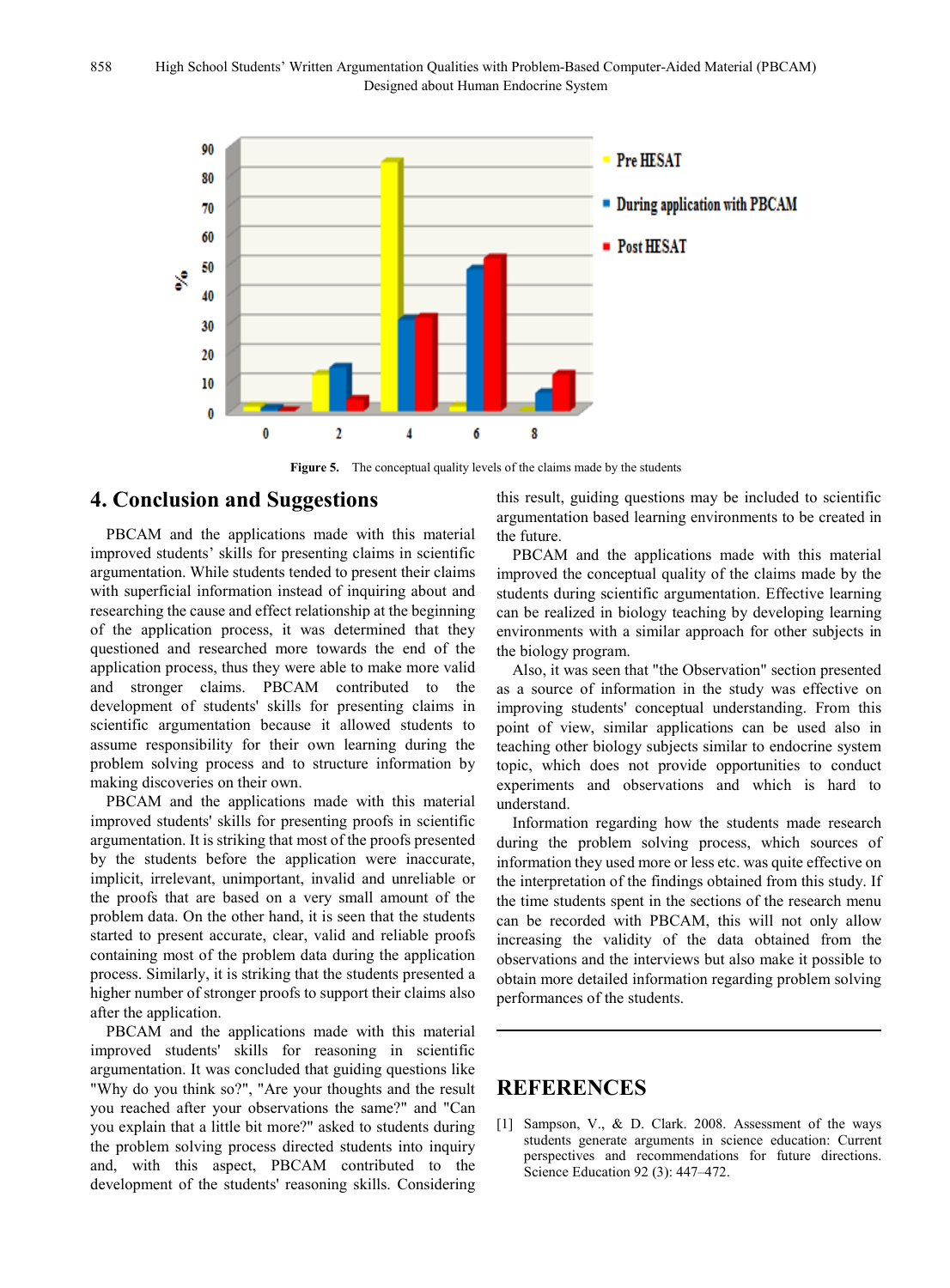- [2] Lazarowitz R. & Penso, S., (1992). High School Students' Difficulties in Learning Biology Concepts, *J.Biol. Educ.*, 26, 3, 215-224.
- [3] Saka, A., (2001). Denetleyici ve düzenleyici sistemler ünitesi için öğretmen rehber materyallerinin geliştirilmesi, Yayınlanmamış Yüksek Lisans Tezi, Karadeniz Teknik Üniversitesi, Fen Bilimleri Enstitüsü, Trabzon.
- [4] Tekkaya, C., Özkan, Ö. & Sungur, S., (2001). Biology Concepts Perceived as Difficult By Turkish High School Students, *Hacettepe Univ. J. Educ.*, 21, 145-150.
- [5] Cimer, A., (2012). What Makes Biology Learning Difficult and Effective: Students' Views, *Educational Research and Reviews*, 7, 3, 61-71.
- [6] Ministry of National Education, (2007). Secondary Education 10. Class Biology Curriculum, Ankara.
- [7] Şahin, F. & Parim, G., (2002). Problem Tabanlı Öğretim Yaklaşımı ile DNA, Gen ve Kromozom Kavramlarının Öğrenilmesi. V. Ulusal Fen Bilimleri ve Matematik Eğitimi Kongresi, Eylül, Ankara, 28,1-6
- [8] Soderberg, P., (2003). An Examination of Problem-Based Teaching and Learning in Population Genetics and Evolution Using EVOLVE, A Computer Simulation, *International Journal of Science Education*, 25, 1, 35-55
- [9] Alper, A. Y., (2003). The Effect of Cognitive Flexibility on Students' Achievement and Attitudes in Web Mediated Problem Based Learning, Unpublished Ph. D Dissertation, Ankara University, Educational Science Institute, Ankara.
- [10] Sungur, S., (2004). An Implementation of Problem-Based Learning in High School Biology Courses, A Doctor of Philosophy Thesis, The Graduate School of Natural and Applied Sciences, Middle East Technical University, Ankara.
- [11] Chin, C. & Chia, L. G., (2004). Implementing Project Work in Biology through Problem-Based Learning, *Journal of Biological Education*, 38, 2, 69 -75.
- [12] Akpınar, E. & Ergin, Ö., (2005). Problem-Based Learning Approach Toward Student Opinions, *İnönü University Education Faculty Journal*, 6, 9, 3- 14.
- [13] Tarhan, L. & Acar, B., (2007). Problem-Based Learning in an Eleventh Grade Chemistry Class: Factors Affecting Cell Potential, *Research in Science and Technological Education*, 25, 351-369.
- [14] Kumar, D. D. & Sherwood, R. D., (2007). Effect of a Problem Based Simulation on The Conceptual Understanding of Undergraduate Science Education Students, *Journal of Science Education and Technology*, 16, 3, 239-246
- [15] Tekedere, H., 2009. Web Tabanlı Probleme Dayalı Öğrenmede Denetim Odağının Öğrencilerin Başarısına Problem Çözme Becerisi Algısına ve Öğrenmeye Yönelik Tutumlarına Etkisi, Yayınlanmamış Doktora Tezi, Gazi Üniversitesi, Eğitim Bilimleri Enstitüsü, Ankara
- [16] Araz, G., (2007). The Effect of Problem-Based Learning on The Elementary School Students' Achievement In Genetics, Msc Thesis, Middle East Technical University, Graduate School of Social Sciences, Ankara.
- [17] Kelly, O. & Finlayson, O. E., (2007). Providing Solutions Through Problem-Based Learning For The Undergraduate 1<sup>st</sup>

Year Chemistry Laboratory, *Chemistry Education Research and Practice*, 8, 3, 347-361.

- [18] Krowczyk, T. D., (2007). Using Problem Based Learning and Hands On Activities To Teach Meiosis and Heredity in a High School Biology Classroom, MS Thesis, Michigan State University, Michigan, USA.
- [19] Tatar, E., (2007). The Effect of Problem Based Learning Approach on Understanding of First Law Of Thermodynamics, Unpublished Ph. D Dissertation, Atatürk University, Science Institute, Erzurum.
- [20] Skolnick, R., (2009). Case Study Teaching a High School Biology: Effects of academic achievement problem solving skills, team work skills and science attitudes, Phd Thesis, Touro University International, California, USA.
- [21] Kelly, O. & Finlayson, O., (2009). A Hurdle Too High? Students' Experience of a PBL Laboratory Module, *Chemistry Education Research and Practice*, 10, 42-52.
- [22] Serin, G., (2009). The Effect of Problem Based Learning Instruction on 7<sup>th</sup> Grade Students' Science Achievement, Attitude toward Science and Scientific Process Skills, Phd Thesis, Middle East Technical University, Secondary Science and Mathematics Education Department, Ankara.
- [23] Wong, K. K. H. & Day, J. R., (2009). A Comparative Study of Problem-Based and Lecture Based Learning in Junior Secondary School Science, *Research in Science Education*, 39, 625-642.
- [24] Rissi, R. J., (2010). Efficacy of Problem Based Learning in a High School Classroom, Master Thesis, Michigan State University, USA.
- [25] Tatar, E., & Oktay, M., (2011). The Effectiveness of Problem-Based Learning on Teaching The First Law Of Thermodynamics, *Research in Science & Technological Education*, 29, 3, 315-332
- [26] Tosun, T. & Taşkesengil, Y., (2011). Using the MOODLE Learning Management System in Problem Based Learning Method, *International Online Journal of Educational Sciences*, 3, 3, 1021-1045
- [27] Kaptan F. & Korkmaz H., (2001). Problem Based Learning Approach in Science Education, *Hacettepe University Education Faculty Journal*, 20,191-192
- [28] Hung, W., Bailey, J.H. & Jonassen, D.H., (2003). Exploring the Tensions of Problem-Based Learning: Insights From Research, *New Directions for Teaching and Learning*, 95, 13-23
- [29] Hoffman, B. and Spatariu, A., (2008). The Influence of Self-Efficacy and Metacognitive Prompting on Math Problem-Solving Efficiency, *Contemporary Educational Psychology*, 33, 4, 875-893.
- [30] Kauffman, D. F., Ge, X., Xie, K., & Chen, H., (2008). Prompting in Web-Based Environments: Supporting Self-Monitoring and Problem Solving Skills in College Students, *Journal of Educational Computing Research*, 38, 115-137.
- [31] Angeli, C., (2002). Teachers' Practical Theories for the Design and Implementation of Problem-Based Learning, *Sci. Educ. Int.*, 13, 3, 9-15.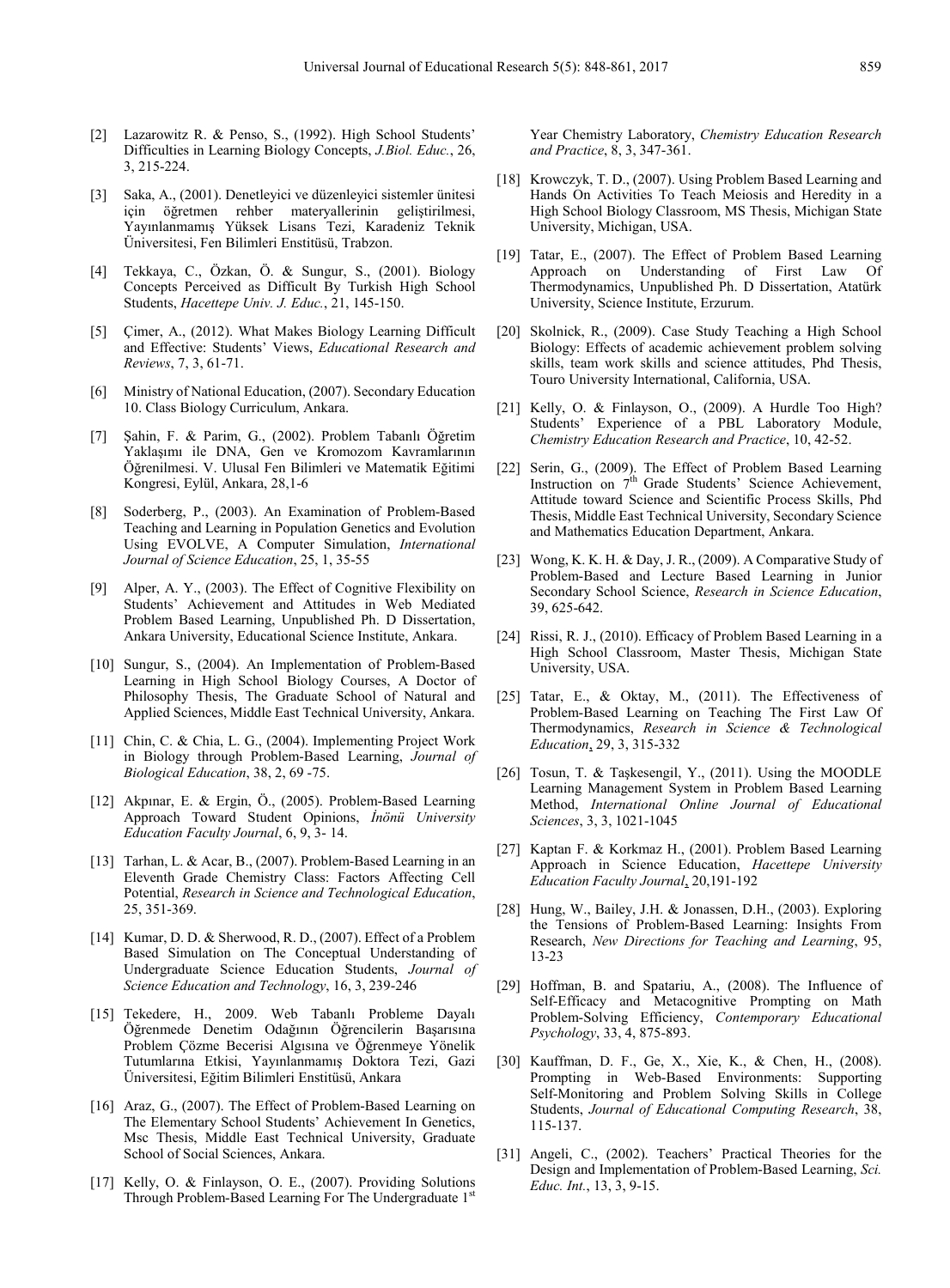- [32] Uden, L. & Beaumont, C., (2006). Techonology and Problem-Based Learning. London, UK., Information Science Publishing, 344 p.
- [33] Jonassen, D. H., (2010). Learning to Solve Problems: A Handbook, Routledge, Newyork, 340s.
- [34] Corliss, B. S., (2005). The Effects of Reflective Prompts and Collaborative Learning in Hypermedia Problem-based Learning Environments on Problem Solving and Metacognitive Skills, Phd Thesis, University of Texas, Austin, USA.
- [35] Şendağ, S., (2008). The Effect Of Online Problem Based Learning On The Pre-Service Teachers' Critical Thinking Skills and Academic Achievement, Unpublished Ph. D Dissertation, Anadolu University, Educational Science Institute, Eskişehir.
- [36] Chang, C. Y., (2001a). A Problem- Solving Based Computer-Assisted Tutorial for the Earth Science, *Journal of Computer Assisted Learning*, 17, 263-274.
- [37] Chang, C. Y., (2001b). Comparing the Impacts of a Problem-Based Computer-Assisted Instruction and the Direct-Interactive Teaching Method on Student Science Achievement, *Journal of Science Education and Technology*, 10, 2, 147-153.
- [38] Lee, C. B., (2006). Capturing and Assessing Conceptual Change in Problem Solving, Phd Thesis, University of Missouri, Columbia, USA.
- [39] Wesolowski, M. C., (2008). Facilitating Problem Based Learning in an Online Biology Laboratory Course, Unpublished Phd Thesis, University of Delaware, USA.
- [40] Krange, I. & Ludvigsen, S., (2008). What Does It Mean? Students' Procedural and Conceptual Problem Solving in a CSCL Environment Designed within the Field of Science Education, *Computer-Supported Collaborative Learning*, 3, 25–51.
- [41] Yu, W. F., She, H. C., & Lee, Y. M., (2010). The Effects of a Web-Based/Non Web-Based Problem Solving Instruction and High/Low Achievement on Students' Problem Solving Ability and Biology Achievement, *Innovations in Education and Teaching International*, 47, 2, 187-199.
- [42] Leitao, S., (2000). The Potential of Argument in Knowledge Building, *Human Development*, 43, 6, 332-360.
- [43] Sandoval, W. A. & Millwood, K. A., (2005). The Quality of Students' Use of Evidence in Written Scientific Explanations, *Cognition and Instruction*, 23, 1, 23–55.
- [44] Köroğlu, L.S., (2009). The Effect of Argumentation Scaffolds In Simulation On Academic Success and Argumentation Structure Use In The 8th Grade Genetic Unit, Unpublished Master Dissertation, Çukurova University, Social Sciences Institute, Adana.
- [45] Belland, B. R., Glazewski, K. D. & Richardson, J. C., (2011). Problem-Based Learning and Argumentation: Testing a Scaffolding Framework to Support Middle School Students' Creation of Evidence-Based Arguments, *Instructional Science*, 39, 667-694.
- [46] Sampson, V. & Gleim, L., (2009). Argument-Driven Inquiry to Promote the Understanding of Important Concepts & Practices in Biology, *The American Biology Teacher*, 71, 8, 465-472.
- [47] Creswell, J. W., (2009). Research Design: Qualitative, Quantitative, and Mixed Methods Approaches, 3rd ed., Los Angles: Sage.
- [48] Güneş, C., (2006). Endokrin Sistemleri Ünitesinde Problem Çözmeye Dayalı Öğretimin Akademik Başarıya ve Tutuma Etkisinin Araştırılması, Unpublished Master Dissertation, Gazi University, Science Institute, Ankara.
- [49] Little, S., (1997). Preparing Tertiary Teachers for Problem-Based Learning the Challenge of Problem-Based Learning, 2nd Edition, Eds: Boud, D. and Feletti, G. I., London, 117-124
- [50] Patton, M. Q., (1987). How to Use Qualitative Methods in Evaluation, CA: Sage, Newbury Park.
- [51] Hung, W., (2006). The 3C3R Model: A Conceptual Framework for Designing Problems in Pbl, *The Interdisciplinary Journal of Problem-based Learning*, 1, 1, 55-77.
- [52] Vekli Sezen, G., & Çimer, A. (2012b). Evaluating Computer Assisted Problem Based Learning Environment for Endocrine System in Human Beings in View of Professionals, *Procedia Social and Behavioral Sciences*, 47, 218-224
- [53] Hung, W., (2009). The 9-Step Problem Design Process for Problem-Based Learning: Application of the 3C3R Model, *Educational Research Review*, 4, 118–141.
- [54] Vekli Sezen, G., & Çimer, A. (2012a). Designing Computer Assisted Problem Based Learning Environment in the Subject of Endocrine System in Human Beings for High School Biology, *Procedia Social and Behavioral Sciences*, 47, 303-310
- [55] LeCompte, M.D. & Goetz, J.P., (1982). Ethnographic Data Collection And Analysis in Evaluation Research, *Educational Evaluation and Policy Analysis*, Fall, 387-400.
- [56] Miles, M. B. & Huberman, A. M., (1994). Qualitative Data Analysis, 2nd Ed., Thousand Oaks, CA: Sage.
- [57] Luft, J. A., (1997). Design Your Own Rubric, *Science Scope*, 20, 5, 25-27.
- [58] Kuhn, L. & Reiser, B., (2005). Students Constructing and Defending Evidence-Based Scientific Explanations, National Association for Research in Science Teaching, Dallas, Texas.
- [59] Choi, A., Hand, B. & Norton, M.. (2010). Examining Argument Structures Developed by Students Engaging in Online Discussion on Inquiry Investigations, Annual International Conference of National Association for Research in Science Teaching, Philadelphia, PA.
- [60] Aldağ, H., (2005). The Effects Of Textual and Graphıcal-Textual Argumentatıon Software As Cognıtıve Tools On Development Of Argumentatıon Skılls, Unpublished Ph. D Dissertation, Çukurova University, Social Sciences Institute, Adana.
- [61] Bell, P. & Linn, M. C., (2000). Scientific Arguments as Learning Artifacts: Designing For Learning from the Web with KIE, *International Journal Of Science Education*, 22, 8, 797-817.
- [62] Ekinci, N., (2009). Learning Approaches of University Students, *Education and Science*, 34, 151, 74-88.